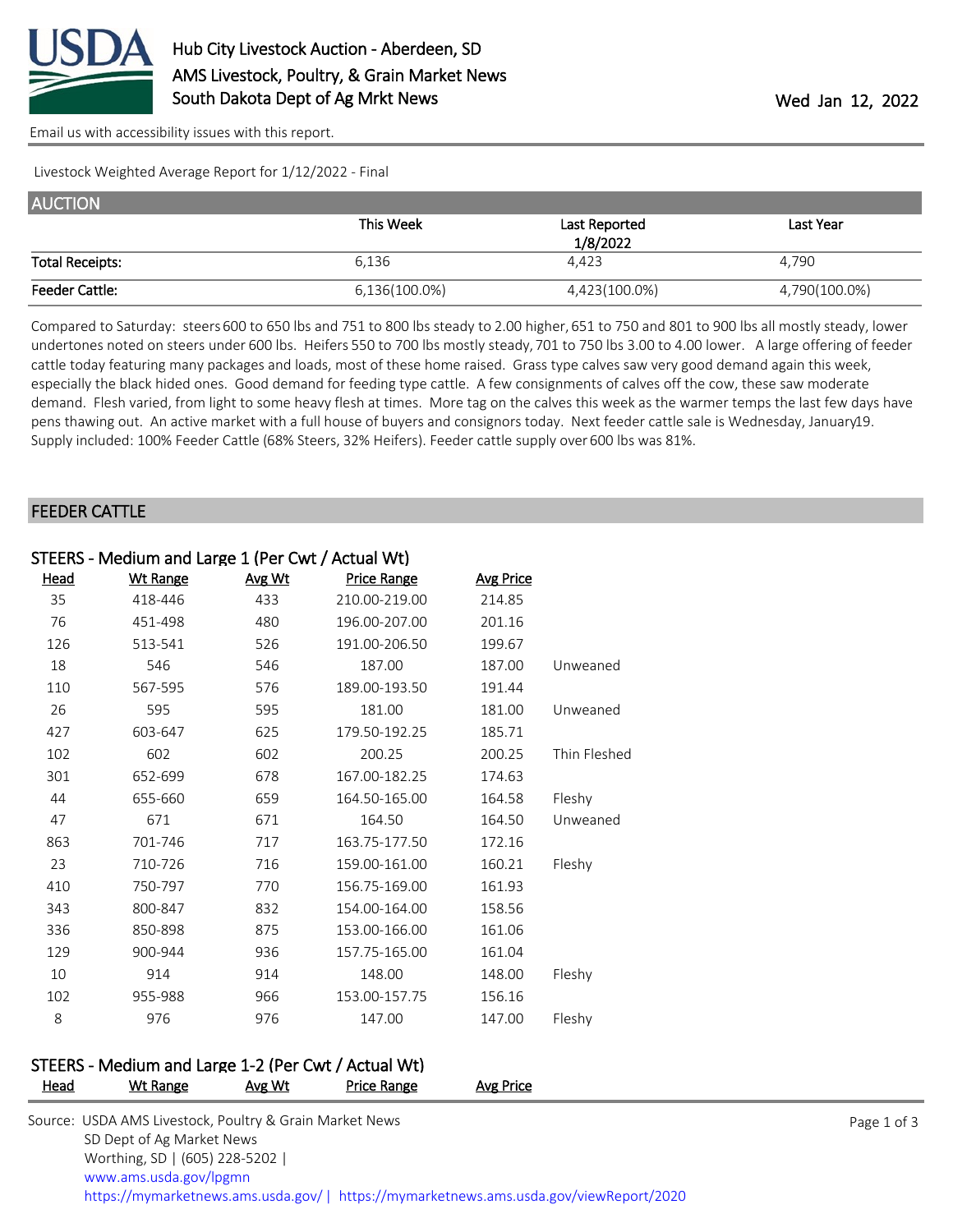

# Hub City Livestock Auction - Aberdeen, SD AMS Livestock, Poultry, & Grain Market News South Dakota Dept of Ag Mrkt News **Wed Jan 12, 2022**

[Email us with accessibility issues with this report.](mailto:mars@ams.usda.gov?subject=508%20issue)

| 8  | 386     | 386 | 194.00        | 194.00 |          |
|----|---------|-----|---------------|--------|----------|
|    | 383     | 383 | 190.00        | 190.00 | Unweaned |
| 8  | 498     | 498 | 172.00        | 172.00 |          |
| 5  | 494     | 494 | 174.00        | 174.00 | Unweaned |
| 33 | 614-644 | 623 | 162.00-166.00 | 164.51 |          |

### STEERS - Large 1 (Per Cwt / Actual Wt)

| Head | Wt Range  | Avg Wt | Price Range   | Avg Price |
|------|-----------|--------|---------------|-----------|
| 13   | 1043      | 1043   | 152.00        | 152.00    |
| 46.  | 1054-1076 | 1066   | 150.00-152.00 | 151.10    |
| 58.  | 1125      | 1125   | 149 75        | 149 75    |

#### HEIFERS - Medium and Large 1 (Per Cwt / Actual Wt)

| <u>Head</u> | <b>Wt Range</b> | Avg Wt | <b>Price Range</b> | <b>Avg Price</b> |             |
|-------------|-----------------|--------|--------------------|------------------|-------------|
| 96          | 465-490         | 475    | 184.50-189.00      | 186.37           |             |
| 14          | 474             | 474    | 163.00             | 163.00           | Unweaned    |
| 157         | 503-549         | 526    | 166.00-179.00      | 171.23           |             |
| 38          | 512             | 512    | 161.50             | 161.50           | Fleshy      |
| 34          | 524             | 524    | 158.00             | 158.00           | Unweaned    |
| 141         | 561-598         | 587    | 161.50-176.00      | 167.79           |             |
| 47          | 561-577         | 567    | 148.00-155.50      | 151.79           | Fleshy      |
| 238         | 606-649         | 630    | 157.00-168.00      | 162.74           |             |
| 12          | 617             | 617    | 149.00             | 149.00           | Fleshy      |
| 85          | 604             | 604    | 176.00             | 176.00           | Replacement |
| 215         | 654-687         | 670    | 147.50-159.00      | 153.39           |             |
| 9           | 677             | 677    | 143.00             | 143.00           | Fleshy      |
| 38          | 679             | 679    | 174.00             | 174.00           | Replacement |
| 189         | 700-743         | 721    | 141.00-150.50      | 146.76           |             |
| 118         | 752-753         | 753    | 146.75-150.00      | 147.91           |             |
| 117         | 812-841         | 827    | 149.00-151.00      | 149.84           |             |
| 21          | 802-817         | 809    | 131.50-136.50      | 134.10           | Fleshy      |
| 85          | 852-878         | 874    | 145.00-147.75      | 147.34           |             |
| 38          | 922-944         | 931    | 141.50-150.50      | 146.66           |             |
| 19          | 961-981         | 966    | 134.00-143.50      | 140.96           |             |

## HEIFERS - Medium and Large 1-2 (Per Cwt / Actual Wt)

| Head | Wt Range | Avg Wt | Price Range   | Avg Price |
|------|----------|--------|---------------|-----------|
|      | 364      | 364    | 162.50        | 162.50    |
| 40   | 401-440  | 419    | 162.00-169.00 | 165.49    |
| ς.   | 659      | 659    | 141.00        | 141.00    |
|      |          |        |               |           |

# HEIFERS - Large 1 (Per Cwt / Actual Wt)

| <b>Head</b> | Wt Range                                                | Avg Wt | Price Range | Avg Price                                                                              |             |
|-------------|---------------------------------------------------------|--------|-------------|----------------------------------------------------------------------------------------|-------------|
|             | Source: USDA AMS Livestock, Poultry & Grain Market News |        |             |                                                                                        | Page 2 of 3 |
|             | SD Dept of Ag Market News                               |        |             |                                                                                        |             |
|             | Worthing, SD   (605) 228-5202                           |        |             |                                                                                        |             |
|             | www.ams.usda.gov/lpgmn                                  |        |             |                                                                                        |             |
|             |                                                         |        |             | https://mymarketnews.ams.usda.gov/   https://mymarketnews.ams.usda.gov/viewReport/2020 |             |